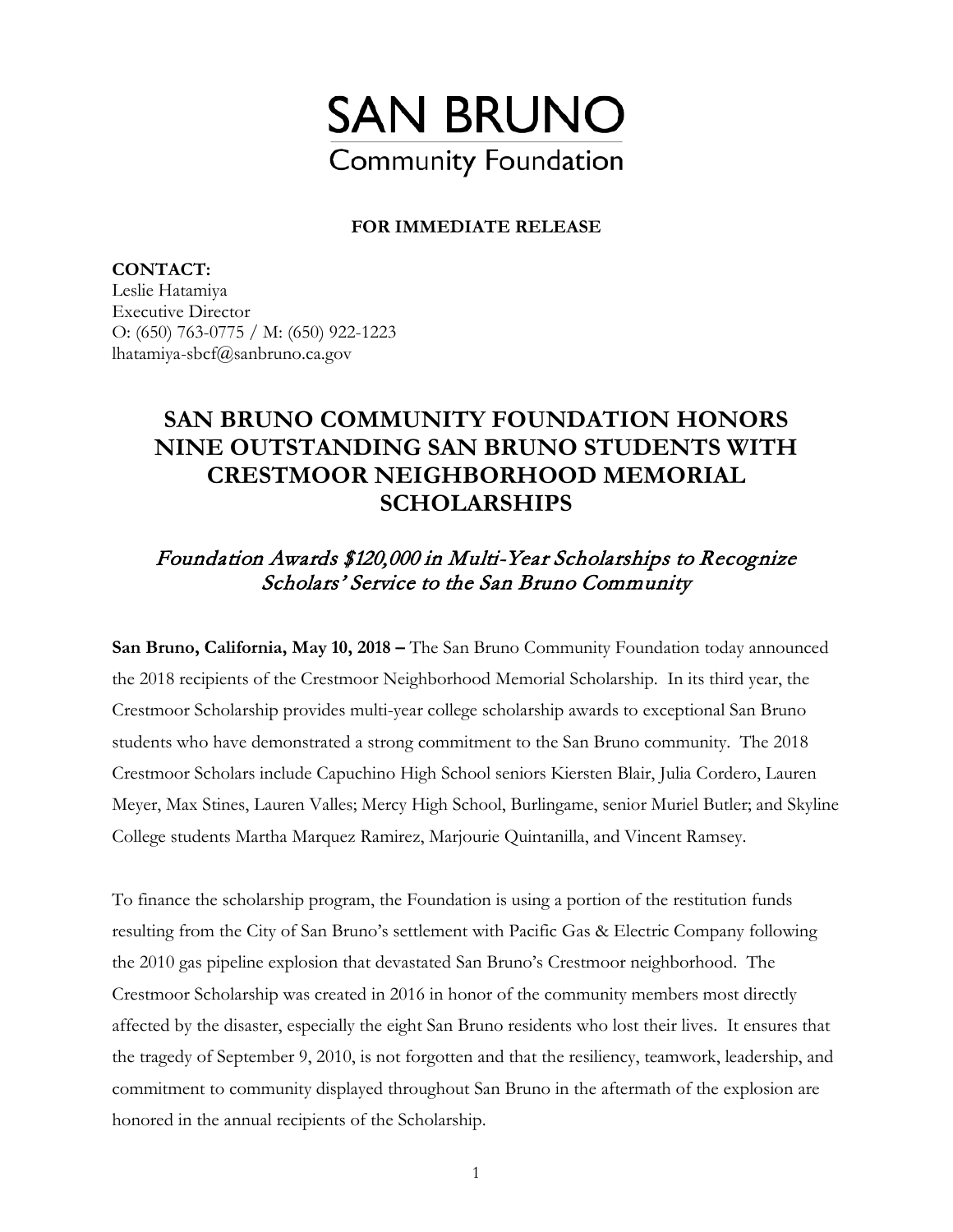This year the Foundation is awarding nine scholarships totaling \$120,000. Headed to four-year colleges in the fall, Butler (who will attend Colorado State University), Cordero (University of Southern California), Meyer (Cal Poly San Luis Obispo), and Valles (UCLA) will each receive a \$20,000 scholarship (\$5,000 a year for four years). Blair and Stines both plan to attend Skyline College this fall and will each receive a \$5,000 scholarship (\$2,500 a year for two years). As transfer students, Marquez Ramirez (who is headed to UC Berkeley), Quintanilla (San Jose State University), and Ramsey (UC Berkeley) will each receive \$10,000 in scholarship funding (\$5,000 a year for two years).

"We are so proud of the 2018 class of Crestmoor Scholars and are thrilled to help them realize their dream of pursuing a college degree," said Nancy Kraus, President of the Foundation's Board of Directors. "The Crestmoor Scholars' service to San Bruno spans a wide range of involvement – from volunteering in elementary school classrooms and at the San Bruno Senior Center, to serving as camp counselors and peer tutors, to leading the San Bruno 4-H Club, to teaching San Bruno youth to play baseball, to helping community members receive public benefits – that is truly inspiring. We look forward to seeing these students continue their studies in bioscience research, business, computer science, agriculture, communications, political science, and other fields."

This year, the Foundation received 70 applications for the Crestmoor Scholarship. In selecting the 2018 recipients from a highly competitive applicant pool, the Foundation's selection panel evaluated, first and foremost, applicants' demonstrated engagement in the San Bruno community, as well as their financial need, academic record, extracurricular activities, and examples of leadership, teamwork, and collaboration – important qualities that were displayed throughout the San Bruno community in the aftermath of the 2010 explosion and fire. Brief biographies of the nine 2018 Crestmoor Scholars are attached as well as posted on the Foundation's website at www.sbcf.org.

The Foundation will recognize the 2018 Crestmoor Scholars at its June 6, 2018, Board meeting at the San Bruno Senior Center, 1555 Crystal Springs Road. Community members are welcome to attend and will have the opportunity to meet the Crestmoor Scholars at 6:30 p.m. at a reception preceding the 7:00 p.m. Board meeting.

2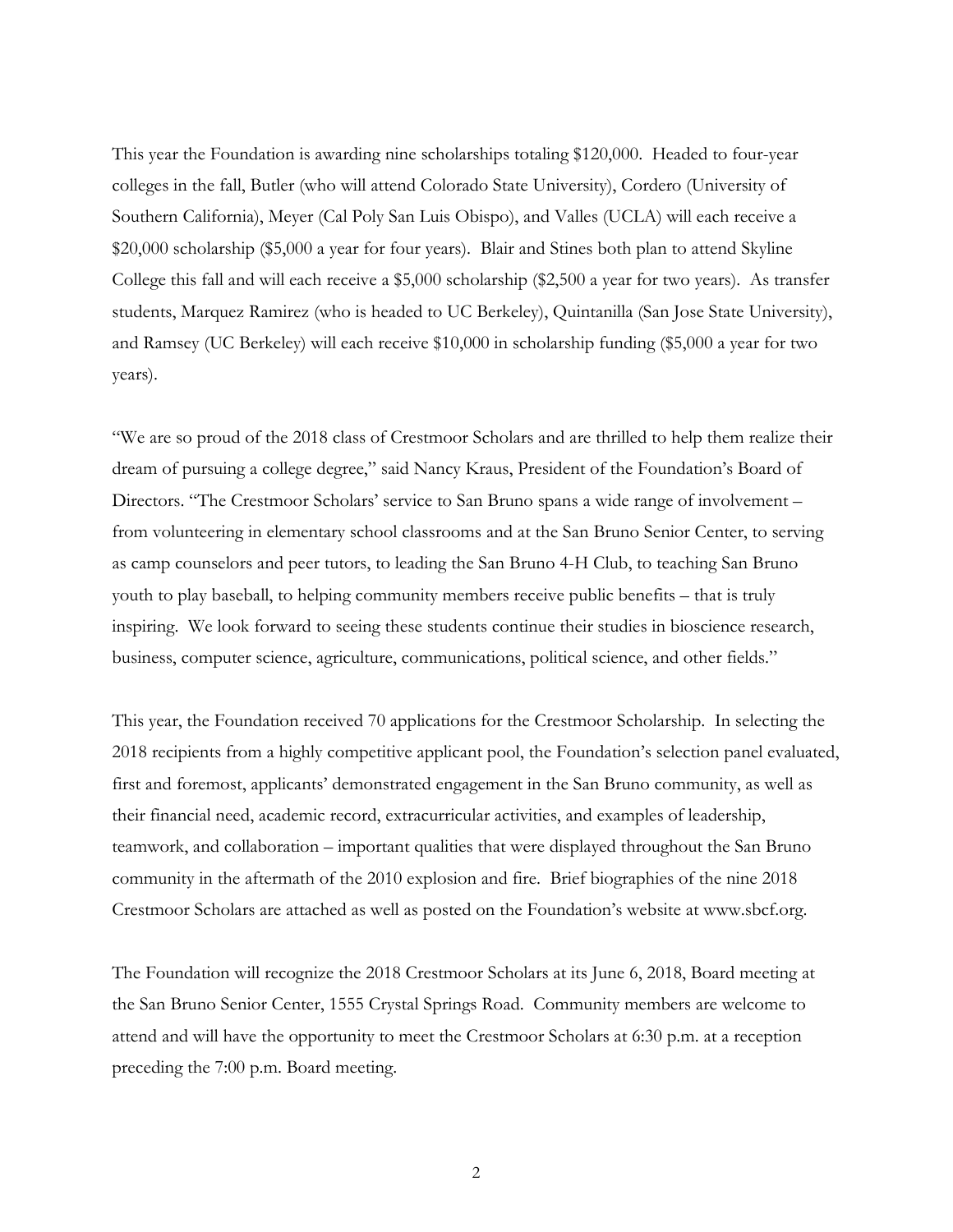The San Bruno Community Foundation is the nonprofit organization created by the City of San Bruno to administer the \$70 million in restitution funds received from PG&E after the devastating 2010 gas pipeline explosion in San Bruno's Crestmoor neighborhood. The Foundation serves the San Bruno community by investing in projects, programs, services, and facilities that have significant and lasting benefits. Through making grants, leveraging partnerships, and taking advantage of other resources, the SBCF assists and enables the community to maximize shared investments and realize their subsequent enhancements and benefits. For more information, visit www.sbcf.org.

 $\#$   $\qquad$   $\qquad$   $\#$   $\qquad$   $\qquad$   $\#$